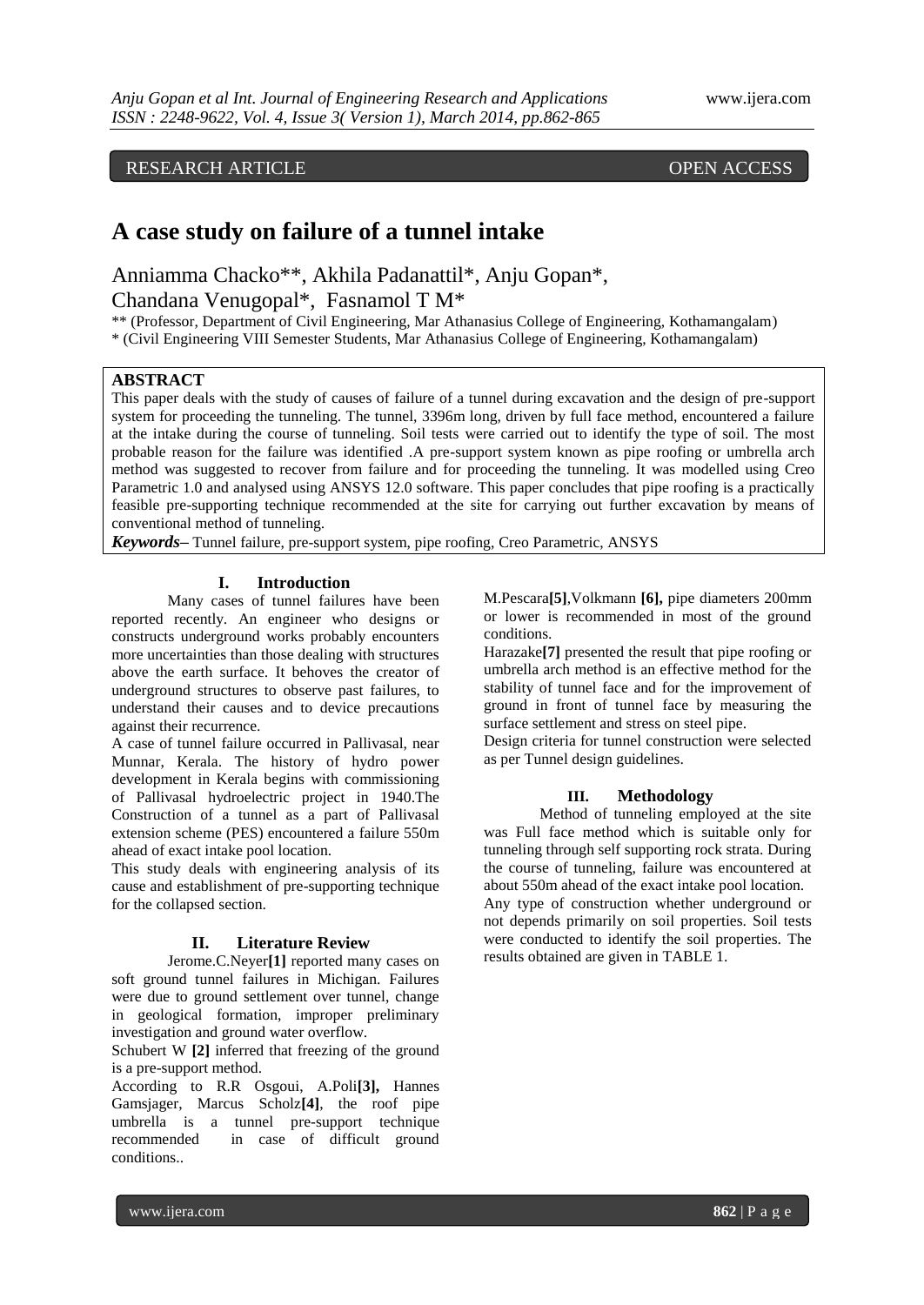| TADLE I. SOIL I ROI ERTILS             |                  |  |  |  |  |
|----------------------------------------|------------------|--|--|--|--|
| Particle size distribution             |                  |  |  |  |  |
| Gravel, %                              | 12.2             |  |  |  |  |
| Sand, %                                | 83.7             |  |  |  |  |
| Coarse Sand, %                         | 16               |  |  |  |  |
| Fine sand, %                           | 30               |  |  |  |  |
| silt, %                                | 4.1              |  |  |  |  |
| Type of soil                           | Well graded sand |  |  |  |  |
| Specific gravity                       | 2.56             |  |  |  |  |
| Permeability (cm/s)                    | $8.99x10^{-4}$   |  |  |  |  |
| Angle of internal friction $(\square)$ | 30 <sup>0</sup>  |  |  |  |  |
|                                        |                  |  |  |  |  |

#### TABLE 1. SOIL PROPERTIES

Due to the presence of unexpected sandy strata in the course of tunneling, heavy soil inflow resulted which lead to the failure of tunnel at that region. Further tunneling requires a suitable pre- supporting system to avoid the soil inflow during underneath excavation. Pipe roofing is one such pre supporting system which was found to be most effective with regard to the weak ground conditions of the site. In this system, steel pipes of specific diameters (ranging from 89mm to 200mm) and length 6m to 9m are installed at the crown of the tunnel. Grouting is done in the annular gaps of the pipes and between the ground and pipes.

Considering the structural action, it is a pre-support system with longitudinal beam action in the direction of tunnel excavation. Installed steel pipes are interconnected to form a roof-like structure, called a pipe roof, above the tunnel excavation. In soil ground condition, pre reinforcement of the core which has to be excavated, using longitudinal steel pipes grouted into the ground, allows the excavation of tunnels in very difficult ground conditions.

Inorder to suggest a suitable diameter and length for the pipes to be used in the system, pipes of different diameters (101.6, 152.4,165.1,193.7,219.1) mm and length 6m were analysed for the same loading condition using ANSYS 12.0. As an initial step, modeling was done using Creo Parametric 1.0. The modeled figure was imported to the ANSYS 12.0 software, then the analysis was carried out and the diameter showing minimum deflection on loading was finalized for using in the system. In ANSYS, the general process of finite element analysis is divided into three main phases, preprocessor, solution, and postprocessor.



1. Preprocessing: Defining the problem; the major input data given in preprocessing stage are given below:

- Type of analysis (structural)
- Element type
- Real constants
- Material properties
- Geometric model
- Meshed model
- Loadings and boundary conditions

The amount of detail required will depend on the dimensionality of the analysis. (i.e. 1D, 2D, 3D, axisymmetric).

2. Solution: Assigning loads, constraints and solving. Here we specify the loads (points or pressure), constraints (translational and rotational) and finally solve the resulting set of equations. Solution phase is completely automatic. The output from the solution phase (result data files) is in the numerical form and consists of nodal values of the field variable and its derivatives.

3. Post processing: Further processing and viewing of the results; in this stage one may view:

- Deflection plots.
- Stress contour diagrams

### **IV. Results and Discussions**

Results obtained in the form of deflection and stress intensities, on analysing pipes of different diameters using ANSYS for the same loading conditions are given in TABLE 2.From the results obtained, it was observed that pipes of diameter 165.1 mm and length 6 m gave minimum deflection and uniform stress distribution (stresses within the permissible limit)without any concentration of stress at a particular point of the pipe, which means that pipe section is most effective in resisting the earth load due to overburden. Figures showing the deformation and the stress distribution in the case of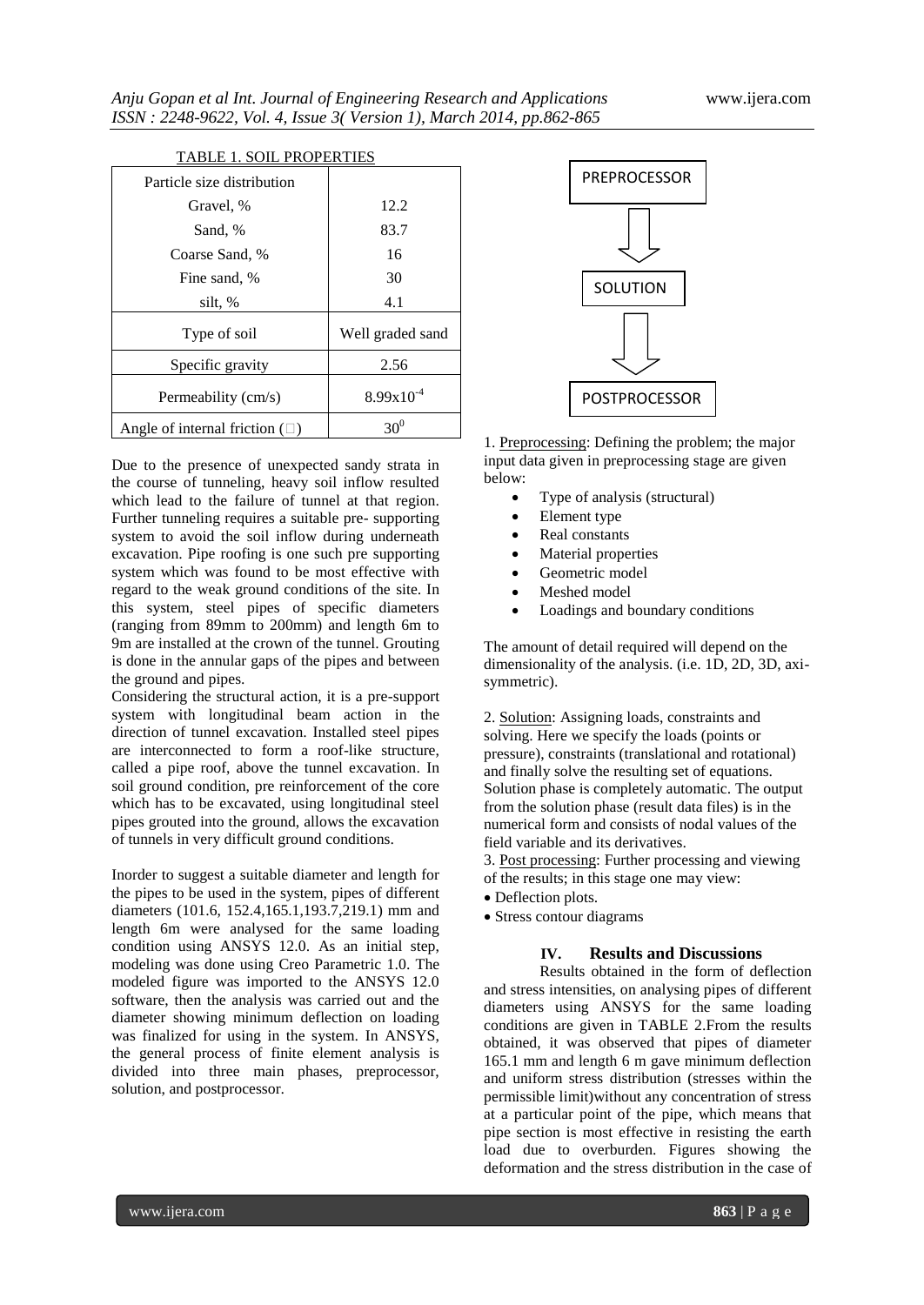pipe diameter corresponding to the best section (165.1 mm dia) are given below (Fig.1to3).

| Sl.No | <b>Pipe</b><br>diameter<br>(mm) | Length<br>of pipe<br>(mm) | <b>Deflection</b><br>(mm) | <b>Stress</b><br>intensity<br>(N/mm <sup>2</sup> ) | <b>Remarks</b>                                      |
|-------|---------------------------------|---------------------------|---------------------------|----------------------------------------------------|-----------------------------------------------------|
|       | 101.6                           |                           | 0.001913                  | 15.094                                             | When pipe dia $= 165.1$ mm                          |
| 2     | 152.4                           |                           | 0.001711                  | 5.059                                              | Min. deformation and<br>uniform stress distribution |
| 3     | 165.1                           |                           | 0.001662                  | 6.425                                              | on the system.<br><b>ECONOMICAL SECTION</b>         |
| 4     | 193.7                           | 6000                      | 0.002556                  | 7.349                                              | PIPE $DIA = 165.1$ mm<br>$LENGTH = 6m$              |
| 5     | 219.1                           |                           | 0.003694                  | 13.647                                             |                                                     |

TABLE 2. RESULTS FROM ANALYSIS



Fig. 1 Pipe roof model in ANSYS Fig.2 Deformed shape







Fig.3 Stress distribution

# **V. Conclusions**

From the soil tests conducted on the sample of soil collected from the location of failure, the soil at the site was found to be well graded sand. As the tunneling method employed at the site was full face method which is suitable only for self supporting hard rock, tunnel driving failed when they encountered sandy strata near the intake region. A suitable pre-supporting system has to be implemented at the site for carrying out further tunnling process. From the detailed study conducted on various types of pre supporting systems used in tunnels such as ground freezing, pipe roofing etc.,